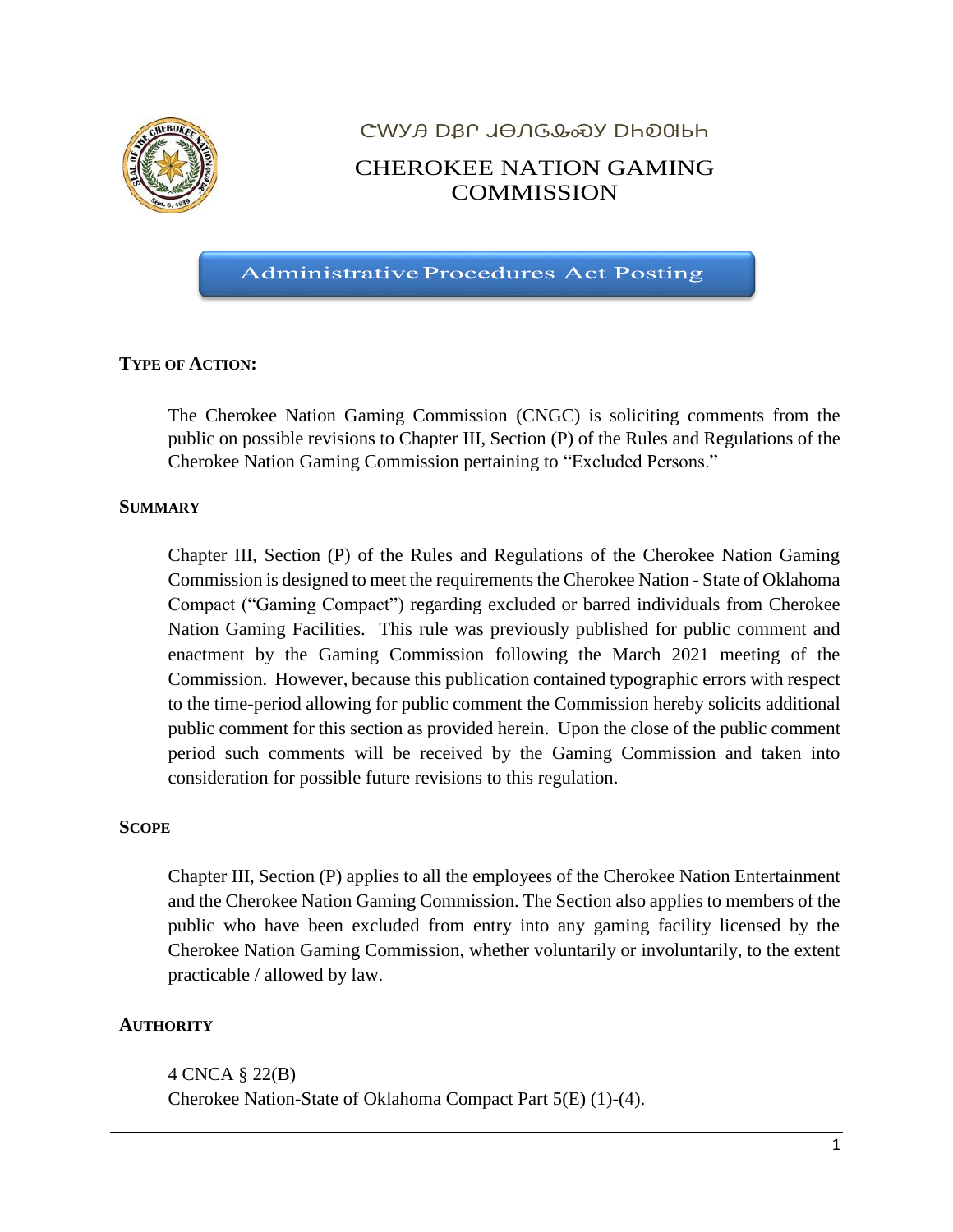Cherokee Nation Code Annotated, 1 CNCA § 303 (allowing for the CNGC to solicit comments from the public on a subject matter of possible rulemaking under active consideration within the agency by giving public notice of the subject matter and indicating where, when, and how persons may comment.)

# **COMMENT PERIOD**

Public comment may be submitted to the Cherokee Nation Gaming Commission beginning on May  $29<sup>th</sup>$ , 2021 through June  $28<sup>th</sup>$ , 2021.

Comments may be submitted electronically at [gaming-commission@cherokee.org.](mailto:gaming-commission@cherokee.org) Written comments may be sent to the Cherokee Nation Gaming Commission, P. O. Box 627, Tahlequah, OK 74465 and must be postmarked by the date above.

A copy of the current Cherokee Nation Gaming Commission Rules and Regulations may be obtained by submitting a request electronically or in writing using either of the above electronic & physical addresses.

The Tribal-State Compact may be accessed by visiting the Bureau of Indian Affairs' website at<https://www.bia.gov/as-ia/oig/gaming-compacts>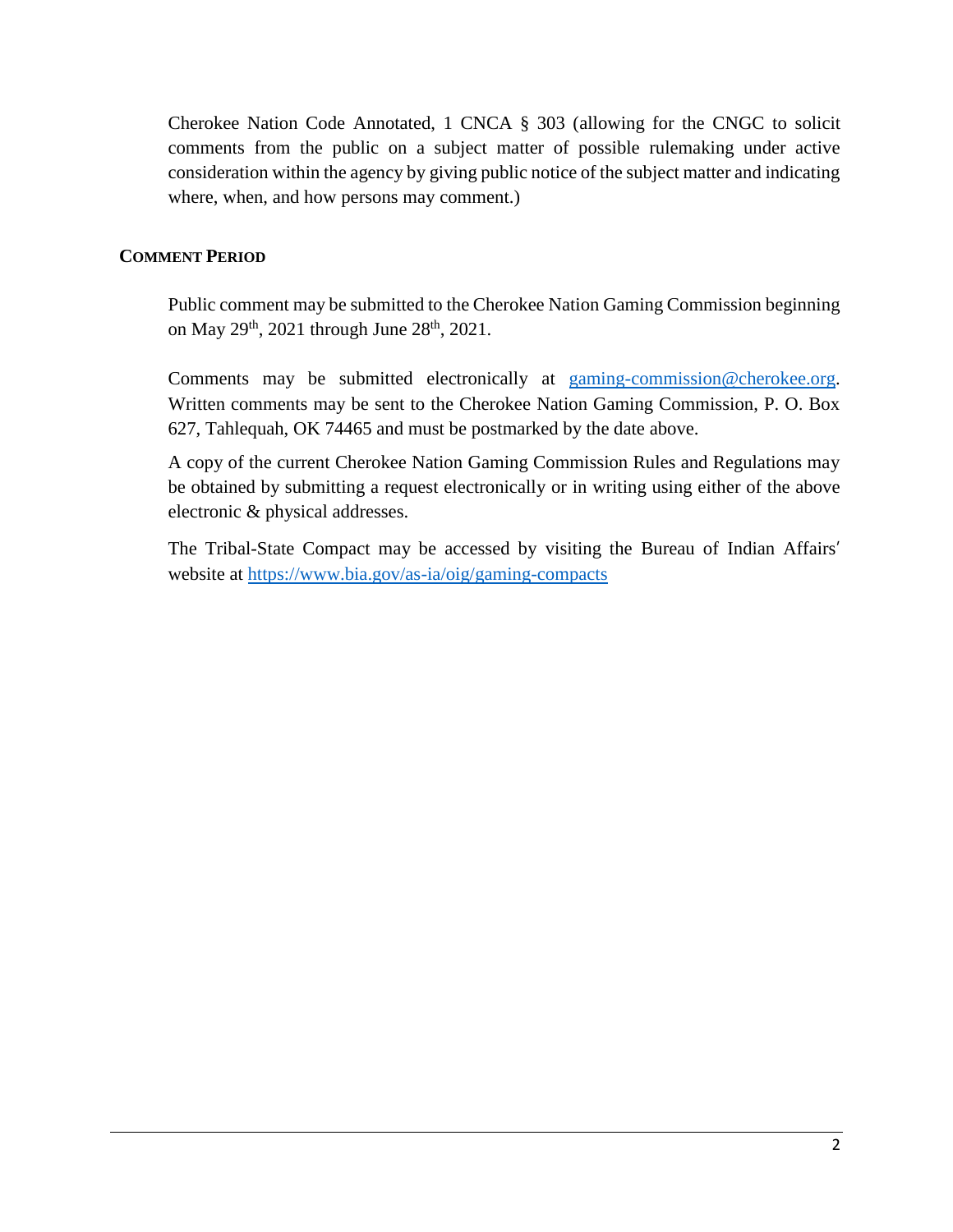

# ᏣᎳᎩᎯ ᎠᏰᎵ ᏗᎾᏁᎶᎲᏍᎩ ᎠᏂᎧᎺᏏᏂ

#### **CHEROKEE NATION GAMING COMMISSION**

#### **RULES AND REGULATIONS**

| <b>CHAPTER:</b>        | <b>Rules &amp; General Accountability</b> | <b>CHAPTER#:</b>                            | Ш |
|------------------------|-------------------------------------------|---------------------------------------------|---|
| <b>SUBJECT:</b>        | <b>Excluded Persons</b>                   | $SECTION -$<br><b>SUBSECTION:</b>           |   |
| <b>EFFECTIVE DATE:</b> | 04/25/2021                                | <b>SUPERSEDES</b><br><b>MATERIAL DATED:</b> |   |
| <b>APPROVED BY:</b>    |                                           | DATE:                                       |   |

# **PURPOSE**

The following Regulations are designed to meet the requirements of the Cherokee Nation Code, Title 4 § 20 *et. seq*. and the Cherokee Nation - State of Oklahoma Compact ("Compact") regarding barred individuals from Cherokee Nation Gaming Facilities.

# **SCOPE**

This Section applies to all the employees of the Enterprise and Cherokee Nation Gaming Commission. The Section also applies to members of the public that have been excluded from entry into any gaming facility licensed by the Cherokee Nation Gaming Commission, whether voluntarily or involuntarily, to the extent practicable / allowed by law.

# Authority

Title 4 §§ 20, 22, 28, 60, & 65 CNCA Tribal-State Compact Part 5, Section E Off-Track Wagering Compact Section 9

# **A. DEFINITIONS**

- 1. *Cherokee Nation Gaming Commission (CNGC)* The regulatory body established by the Cherokee Nation to oversee and regulate the conduct of gaming on Indian lands owned or leased by the Cherokee Nation or the Enterprise.
- 2. *Enterprise* The entity conducting gaming operations on behalf of or as authorized by the Cherokee Nation under the terms of the Indian Gaming Regulatory Act or pursuant to a Tribal-State Compact to which the Nation is a party.